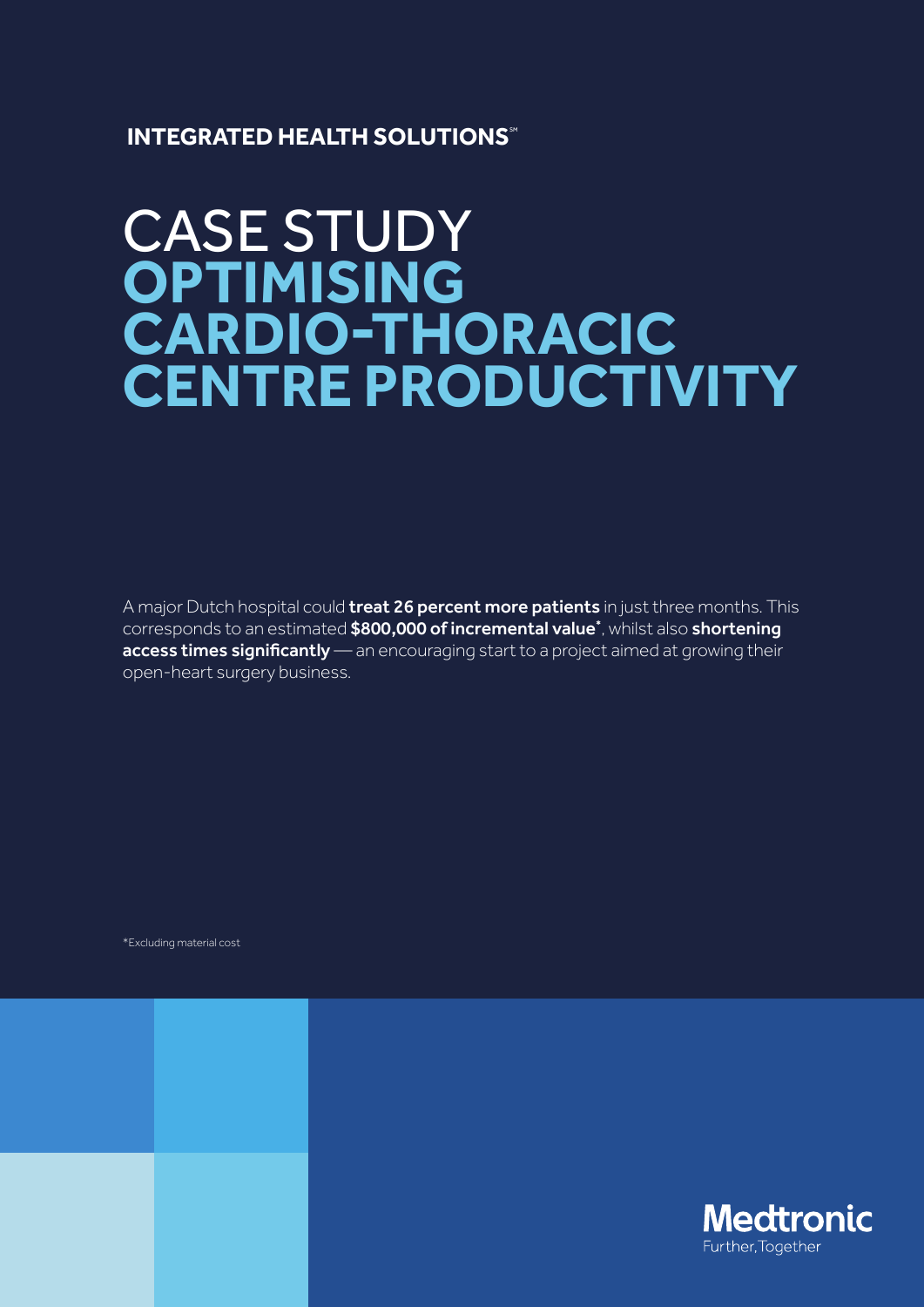### **THE CHALLENGE**

Erasmus Medical Centre, the university hospital in Rotterdam, is the largest hospital in the Netherlands and is in fiercely competitive surroundings. Its thoracic surgery centre competes with seven others within an 80km radius — two of those within 40km.

In addition to external competition and internal performance pressure, the centre's surgeons faced challenges typical for their patient cohort; long and highly variable surgeries, many urgent patient cases, and lengthy pre-operative preparation.

Open-heart surgery is a major revenue driver and despite performing over 1000 open-heart surgeries in 2015, the team knew their market share was relatively low. This was primarily due to long waiting lists, access issues, and missed referral opportunities.

Through interviews with all relevant stakeholders and in-depth data analysis, we identified the bottlenecks that were creating inefficiencies and hindering planning:

### In that context, the thoracic surgery centre set goals to:

- 1. Improve efficiency and utilisation of resources
- 2. Increase the number of open heart surgeries by 50 percent by end 2017
- Long waiting list (12-14 weeks vs. 1-2 weeks in best practice centres) affecting patient experience and the hospital's reputation with referrers
- Unreliable planning and frequent last-minute changes in the daily schedule
- Incorrect estimates of surgery duration
- Cancellations due to capacity issues and time-intensive pre-operative preparation

- 1. Patient preparation
- 2. Capacity
- 3. Access and quality of referrals
- 4. Internal and external communication

### **THE SOLUTION**

### Erasmus thoracic surgery centre partnered with Medtronic Integrated Health Solutions (IHS) in October 2015.

We created two multi-disciplinary project teams to align on the change requirements and to gain buy-in and adoption of new working routines.

The objective was to optimise the surgical planning process, increase capacity and attract more referrals. Working collaboratively with the clinical and management teams, we guided the team through a two-phase process:

> All managers within the project group were working solely for the thoracic surgery centre. OR = Operating Room, ICU = Intensive Care Unit.

### **Phase 1: Strategic Assessment**

### IHS consultants created an action plan to address four areas:

### **Phase 2: Change Deployment**



| <b>PROJECT GROUP</b>                             | <b>STEERING GROUP</b>      |
|--------------------------------------------------|----------------------------|
| Cardio-thoracic surgeon (deputy department head) | Cardio-thoracic surgeon (  |
| Cardio-thoracic surgeon (staff member)           | Director of Thoracic surge |
| Cardio-thoracic anesthesiologist                 | Erasmus MC OR manager      |
| ICU physician                                    | Erasmus MC ICU manager     |
| Director of Thoracic surgery centre              | IHS consultant             |
| OR manager                                       |                            |
| ICU manager                                      |                            |
| High/Medium care manager                         |                            |
| Outpatient clinic manager                        |                            |
| <b>IHS</b> consultant                            |                            |

#### Table 1 - Project and steering groups composition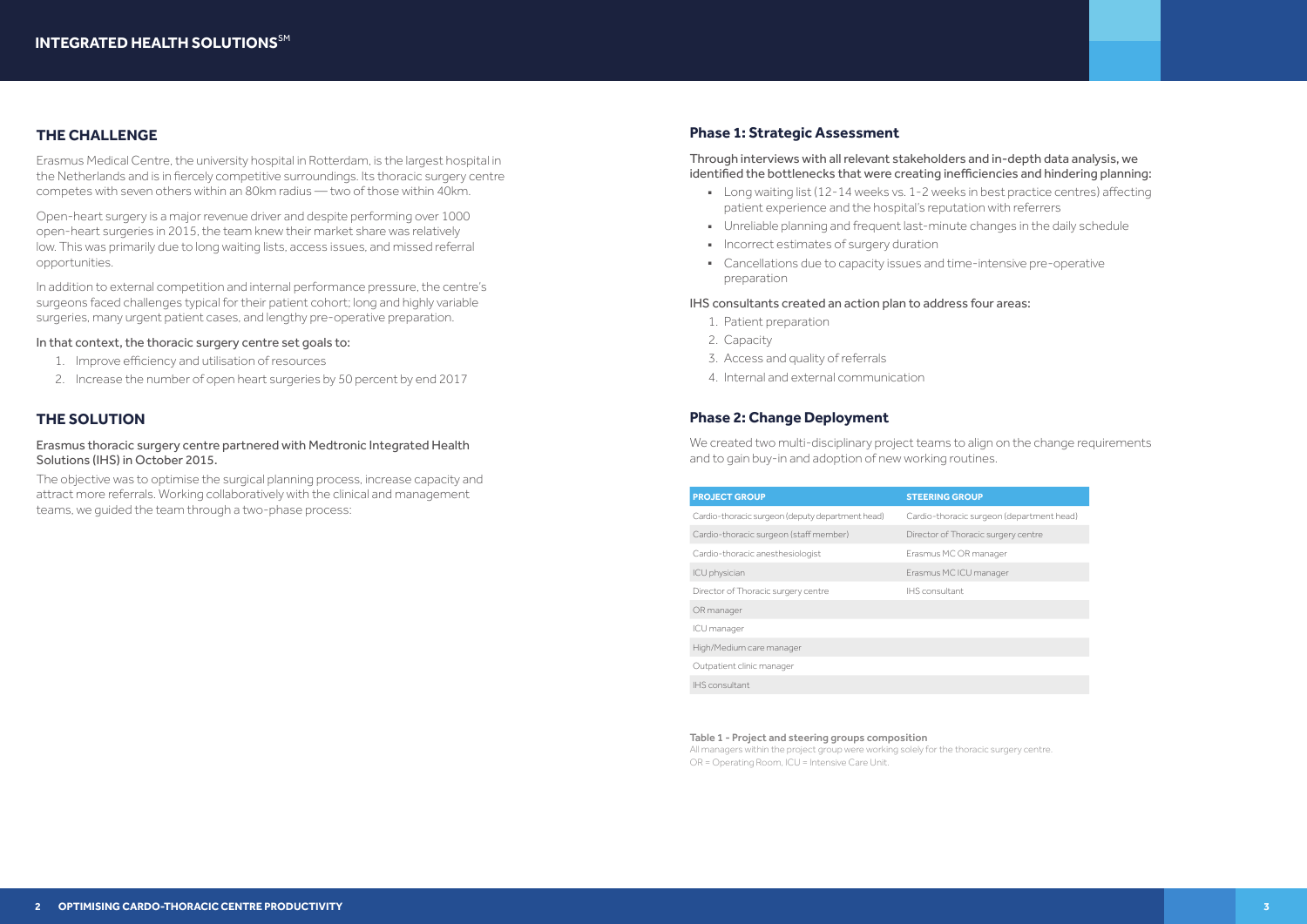#### **1. We optimised patient preparation**

- Supported surgeons in developing quidelines for referring cardiologists to ensure all required patient information and diagnostic tests are completed prior to referral
- Concentrated all pre-operative preparation activities into a single day at the outpatient clinic, under the supervision of a senior surgeon
- Q Required all pre-operative preparation activities to be completed prior to scheduling surgery

- Earmarked one OR for urgent cases, based on analysis showing a low probability of multiple urgent cases in a single day
- Created two "open-ticket" beds for elective patients who can be sent to surgery when there are no urgent cases

### **2. We maximised capacity**

- Introduced a "surgeon of the day" role and required them to be available to discuss patient cases immediately with referring cardiologists
- Gave the "surgeon of the day" the final decision-making responsibility for OR planning in case of last-minute changes — avoiding time-consuming discussions among various stakeholders

### **3. We improved access and quality of referrals**

Erasmus thoracic surgery centre is now halfway to its +50 percent goal by the end of 2017 and is strongly encouraged by such early positive results. In just three months, they achieved:

### **4. We enhanced internal and external communication**

- Introduced a daily staff meeting to discuss progress of ongoing surgeries and anticipate potential bottlenecks
- Improved communication between the OR, ICU, and High/Medium Care coordinators who oversee capacity
- Raised referrers awareness on the shorter wait times. Surgeons visited all hospitals within the Erasmus MC's catchment area to share information on this significant improvement
- **+26 percent** in total number of surgeries
- **+20 percent** in open-heart surgeries
- **\$800,000 of incremental value**\* generated by the increased number of surgeries, taking into account the costs of staff and of IHS consultants
- Reduced access time from  $12-14$  weeks to  $2-3$  weeks
- **Less variability** in the number of surgeries per month, resulting in stabilised production levels and improved use of hospital resources

### With members of staff increasing by only 14 percent. In addition, they experienced:

- -20 percent in shorter length of stay in the nursing ward
- An improved working environment for staff
- **A stronger referral network**

Seasoned Medtronic IHS consultants with more than 10 years of best-practices experience

## Involvement of the entire thoracic care chain

To ensure lasting change and a smooth transition to all of these new processes, we involved staff throughout the project, conducting team workshops and individual coaching.

### **THE IMPACT**

### **The key success factors were:**

\*Excluding material cost



| Quick decision |
|----------------|
| making by all  |
| stakeholders   |

Very strong motivation and change readiness of surgeons

### Mutual trust in each other's complementary skills

IHS did not interfere with clinical processes (patient group selection or surgery length) but focused on the organisation of these clinical processes (planning of the selected patient groups or support to the surgeons in predicting surgery length) (OR, ICU, wards, surgeons, anesthesiologists, outpatient clinic)

Access to European benchmarks and best-practices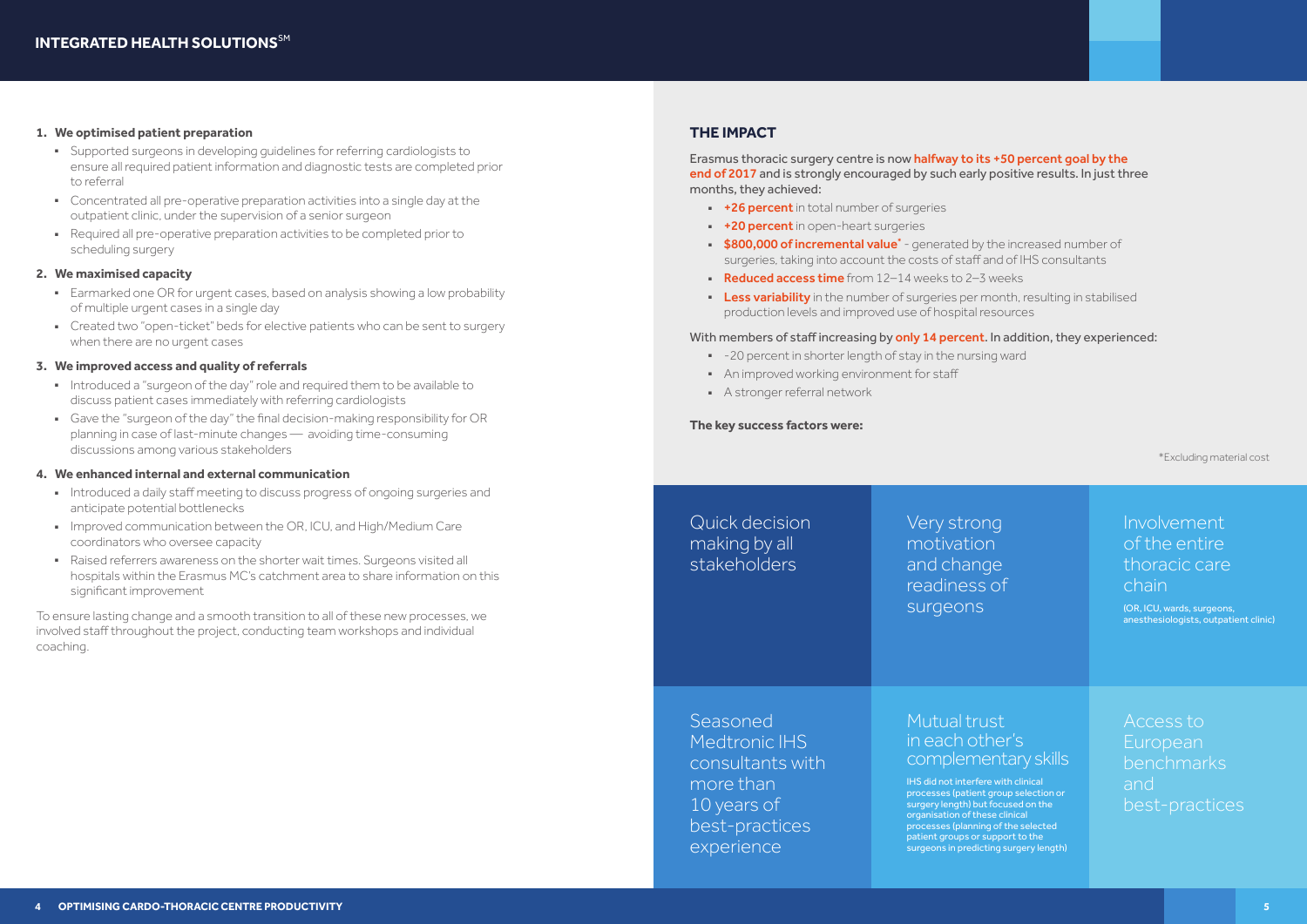### **WHAT HOSPITAL STAFF SAY**

"I liked the clear analysis of the problem and transparent communication. There was good interaction with people on the 'shop floor' so we could implement change."

"It was good to have independent contributors on the project because they can identify bottlenecks."

"IHS had very strong analytical skills, good representation of results and input.

"Good project management skills and leadership. I like that they can take over work that keeps us from doing our daily jobs and provide us with the tools to resolve issues."

### **FOR FURTHER READING**

- D Zonderland ME, Boucherie RJ, Litvak N, Vleggeert-Lankamp CLAM (2010) Planning and Scheduling of Semi-Urgent Surgeries. Health Care Management Science 13(3) 256-267
- Kortbeek N, Zonderland ME, Braaksma A, Vliegen IMH, Boucherie RJ, Litvak N, Hans EW (2014) Designing Cyclic Appointment Schedules for Outpatient Clinics with Scheduled and Unscheduled Patient Arrivals, Performance Evaluation  $80:5-26$
- Zonderland ME (2014) Appointment Planning in Outpatient Clinics and Diagnostic Facilities. SpringerBriefs in Health Care Management and Economics
- Hulshof, Peter JH, et al. Taxonomic classification of planning decisions in health care: a structured review of the state of the art in OR/MS. Health systems  $1(2)$  $(2012)$  129-175
- Dexter, Franklin, et al. Systematic review of general thoracic surgery articles to identify predictors of operating room case durations. Anesthesia & Analgesia 106 4 (2008): 1232-1241
- Green, Linda V. Using Operations Research to reduce delays for healthcare. Tutorials in Operations Research 12.5 (2008): 290-302

Offers insight into patient flows, lead times, and contains features to help optimise processes

Organise patient flows, redistribute and balance tasks among care providers, and minimise patient wait times during hospital visits

### **THE PLANNING & SCHEDULING CONSULTANT'S TOOLBOX**

**• Flexsim software for patient flow simulation** 

Provides a visual representation of patient flows for scenario analysis and enables evaluation of changes in workflow. Useful tool in gaining clinical staff buy-in

### <sup>Q</sup> **Access time optimisation tools**

Consist of framework and several calculation models, based on queueing theory, that allow for optimisation of outpatient clinic planning and procedure access times

### <sup>Q</sup> **Disco**

### <sup>Q</sup> **Waiting time optimisation tools**

### <sup>Q</sup> **Semi-elective and urgent patient planning tool**

Determines how much time a CathLab or OR dedicates to semi-elective and urgent patients

### <sup>Q</sup> **Walk-in consultation toolbox**

Assesses the capacity required to provide walk-in consultations. Creates appointment schedules that combine walk-in consultations and regular appointments

### <sup>Q</sup> **Multi-appointment/one-stop-shop toolbox**

Enables outpatient clinics to perform all diagnostics and consultations on a single day